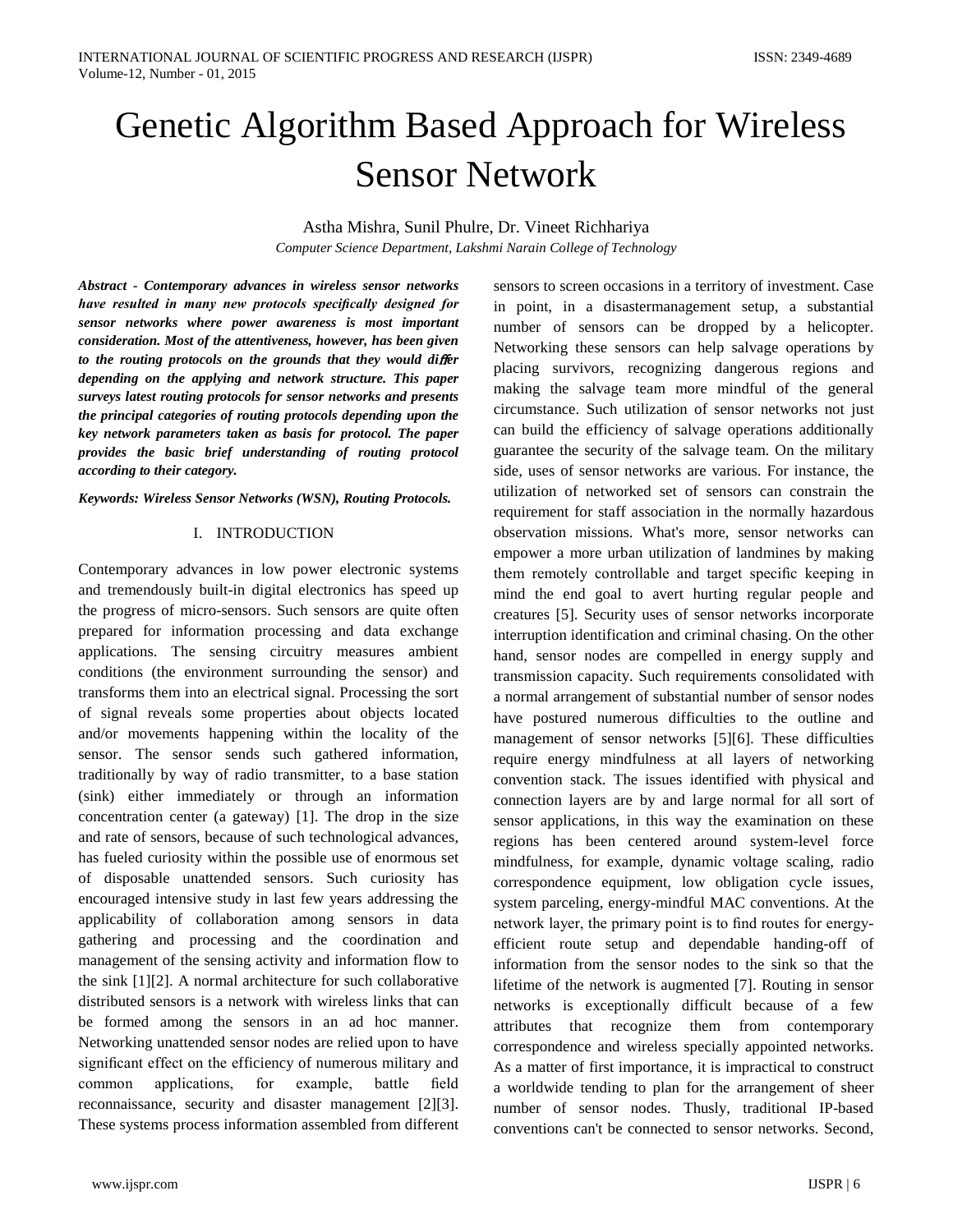in opposition to regular correspondence networks pretty much all utilizations of sensor networks require the flow of sensed information from numerous areas (sources) to a specific sink. Third, created information traffic has significant excess in it since numerous sensors may create same information inside the region of a wonder [4]. Such repetition needs to be abused by the routing conventions to enhance energy and transfer speed usage. Fourth, sensor nodes are firmly obliged regarding transmission power, onboard energy [3][7], preparing limit and capacity and therefore require cautious asset management. Because of such differences, numerous new calculations have been proposed for the issue of routing information in sensor networks. These routing instruments have considered the qualities of sensor nodes alongside the application and structural engineering necessities. Pretty much the majority of the routing conventions can be classified as information driven, progressive or area based albeit there are few different ones taking into account network flow or nature of management (QoS) mindfulness [3][6]. Information driven conventions are question built and depend with respect to the naming of fancied information, which helps in killing numerous excess transmissions. Progressive conventions go for grouping the nodes with the goal that bunch heads can do some collection and decrease of information to spare energy. Area based conventions use the position data to hand-off the information to the fancied areas instead of the entire network. The last classification incorporates routing methodologies that are in light of general network-flow displaying and conventions that take a stab at meeting a few QoS necessities alongside the routing capacity. In this paper, we will investigate the routing components for sensor networks grew lately. Every routing convention is examined under the best possible class. Our point is to help better comprehension of the flow routing conventions for wireless sensor networks and bring up open issues that can be liable to further research [9]. The paper is composed as takes after. To be decided of this area, we will briefly abridge the system construction modeling outline issues for sensor networks and their suggestions on information routing. We then set our work separated from former studies on sensor networks. In the Section 2, Routing methodologies are discussed. Section 3 Review onenergy efficient routing protocol. In Section 4, the conclusionof the study is presented with a similar rundown of the studied methodologies and brings up open examination issues.

#### II. ROUTING CONSIDERATIONS

*2.1. System Structure*

Contingent upon the application, different architectures and outline objectives/imperatives have been considered for sensor networks. Since the execution of a routing convention is nearly identified with the building model, in this segment we endeavor to catch structural issues and highlight their suggestions.

## *2.2. Network Nodes Properties:*

There are three primary parts in a sensor network. These are the sensor nodes, sink and observed occasions. Beside the not very many setups that use portable sensors, a large portion of the network architectures expect that sensor nodes are stationary. Then again, supporting the portability of sinks or group heads (portals) is in some cases regarded essential. Routing messages from or to moving nodes is all the more difficult since route steadiness turns into a critical improvement element, notwithstanding energy, data transmission and so on. The sensed occasion can be either dynamic or static relying upon the application. For example, in a target identification/following application, the occasion (sensation) is alterable while backwoods observing for ahead of schedule fire counteractive action is a case of static occasions. Observing static occasions permits the network to work in a responsive mode, just producing traffic when reporting. Dynamic occasions in many applications oblige intermittent reporting and thus produce significant traffic to be routed to the sink.

## *2.3. Node Positioning (Placements):*

An alternate thought is the topological placement of nodes. This is application subordinate and affects the execution of the routing convention. The arrangement is either deterministic or masterminding toward oneself. In deterministic circumstances, the sensors are physically put and information is routed through foreordained ways [6]. However in self arranging systems, the sensor nodes are scattered haphazardly making a framework in an impromptu way. In that framework, the position of the sink or the bunch head is likewise critical regarding energy efficiency and execution [8]. At the point when the appropriation of nodes is not uniform, ideal bunching turns into a problem that needs to be addressed to empower energy efficient network operation.

#### *2.4. Energy Constrains:*

Amid the production of a base, the procedure of setting up the routes is significantly influenced by energy contemplations. Since the transmission force of a wireless radio is relative to separation squared or considerably higher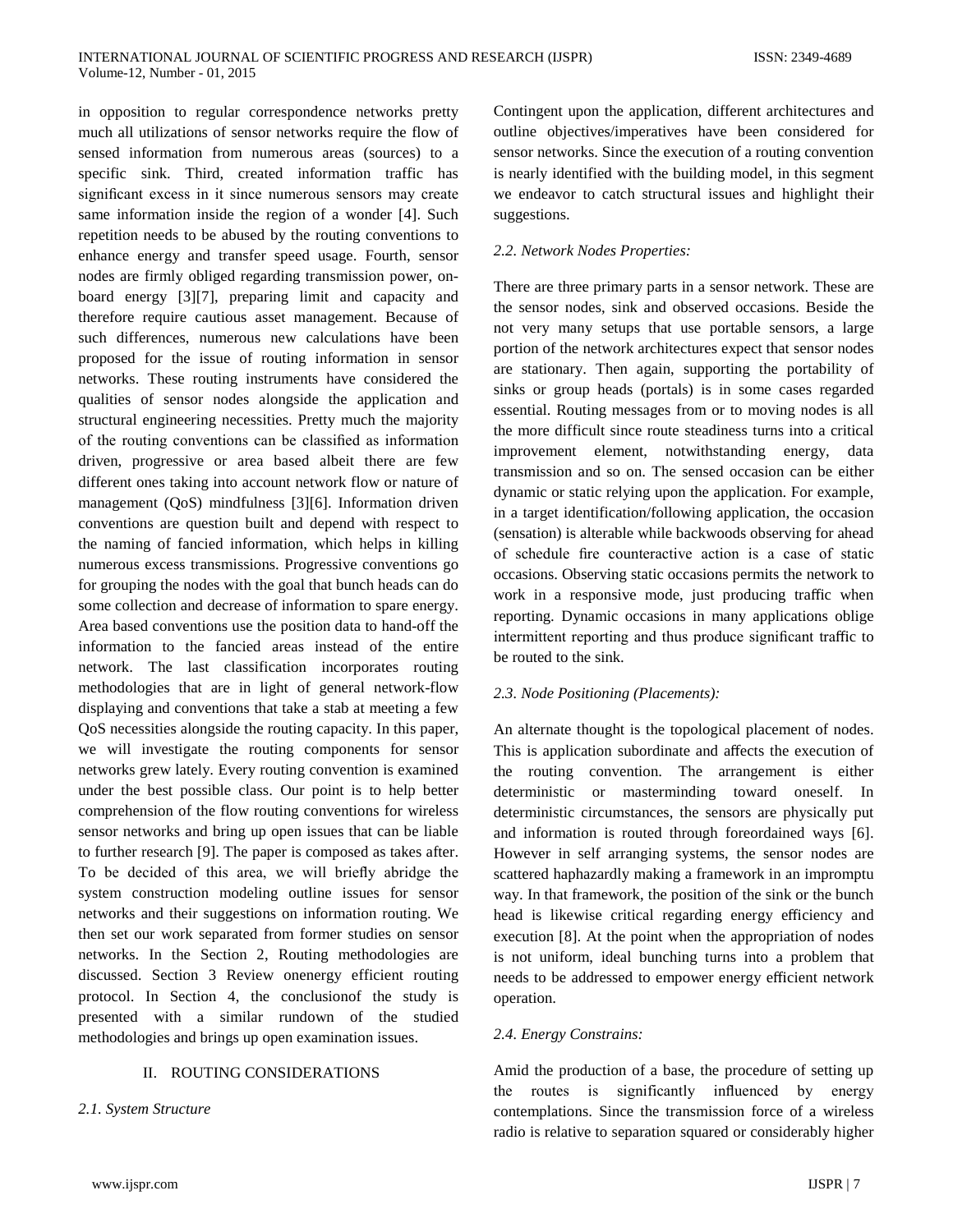request in the vicinity of snags, multi-bounce routing will devour less energy than direct correspondence. Be that as it may, multi-jump routing presents significant overhead for topology management and medium access control. Direct routing would perform all right if all the nodes were near to the sink [9]. More often than not sensors are scattered arbitrarily over a territory of investment and multi-jump routing gets to be unavoidable.

## *2.5. Information Conveying Models :*

Contingent upon the use of the sensor network, the information conveyance model to the sink can be consistent, occasion driven, question determined and half breed. In the ceaseless conveyance demonstrate, every sensor sends information occasionally. In occasion driven and question driven models, the transmission of information is activated when an occasion happens or an inquiry is produced by the sink [8]. A few networks apply a half breed model utilizing a blend of consistent, occasion driven and question driven information conveyance. The routing convention is profoundly influenced by the information conveyance model, particularly concerning the minimization of energy utilization and route soundness [9]. Case in point, it has been finished up in that for an environment checking application where information is constantly transmitted to the sink, a various leveled routing convention is the most efficient option. This is because of the way that such an application produces significant repetitive information that can be totaled on route to the sink, accordingly decreasing traffic and sparing energy.

# *2.6. Node Resources:*

In a sensor network, different functionalities can be connected with the sensor nodes. In prior works, all sensor nodes are thought to be homogenous, having equivalent limit as far as calculation, correspondence and energy [9]. Be that as it may, contingent upon the application a node can be committed to a specific exceptional capacity, for example, transferring, sensing and accumulation since captivating the three functionalities in the meantime on a node may rapidly deplete the energy of that node [5]. A percentage of the progressive conventions proposed in the writing assign a group head different from the ordinary sensors. While a few networks have picked group heads from the conveyed sensors, in different applications a bunch head is more influential than the sensor nodes regarding energy, data transfer capacity and memory. In such cases, the trouble of transmission to the sink and accumulation is taken care of by the bunch head. Consideration of heterogeneous set of sensors raises numerous specialized issues identified with information routing [7]. For example, a few applications may oblige a different mixture of sensors for observing temperature, weight and mugginess of the encompassing environment, identifying movement through acoustic marks and catching the picture or feature following of moving articles. These unique sensors either conveyed freely or the usefulness can be incorporated on the ordinary sensors to be utilized on interest. Perusing produced from these sensors can be at different rates, subject to different nature of administration imperatives and taking after various information conveyance models, as clarified prior. Accordingly, such a heterogeneous domain makes information routing all the more difficult.

# *2.7. Data Awareness:*

Since sensor nodes may create significant repetitive information, comparative bundles from different nodes can be accumulated so the quantity of transmissions would be decreased. Information total is the blend of information from different sources by utilizing capacities [4][6], for example, concealment (dispensing with copies), min, max and normal. Some of these capacities can be performed either part of the way or completely in every sensor node, by permitting sensor nodes to direct in-network information decrease. Perceiving that calculation would be less energy expending than correspondence, significant energy investment funds can be gotten through information conglomeration. This method has been utilized to accomplish energy efficiency and traffic enhancement in various routing conventions. In some network architectures, all total capacities are allotted to all the more compelling and particular nodes. Information conglomeration is additionally doable through sign preparing methods [10]. All things considered, it is alluded as information combination where a node is fit for creating a more exact flag by diminishing the clamor and utilizing a few procedures, like, beam forming for combine the signals.

## III. ENERGY-AWARE ROUTING

These protocols utilize a set of sub-optimal paths at times to build the lifetime of the network. These paths are picked by method for a likelihood capacity, which relies on upon the energy utilization of every path. Network survivability is the principle metric that the methodology is concerned with. The methodology contends that utilizing the base energy path all the time will drain the energy of nodes on that path. Rather, one of the numerous paths is utilized with a certain likelihood so that the entire network lifetime increments. The protocol expect that every node is addressable through a class-based tending to which incorporates the area and sorts of the nodes [5][10].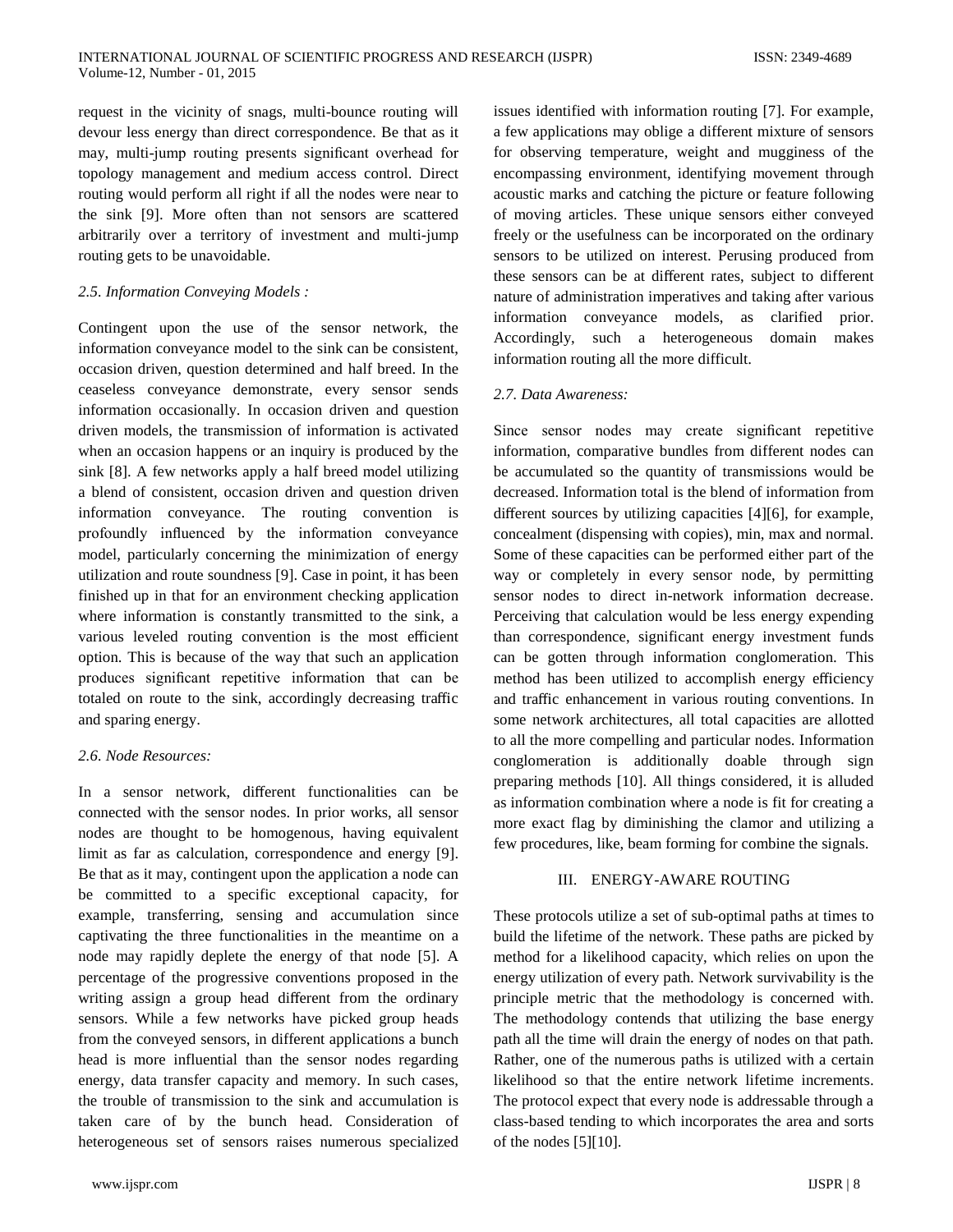These protocols use a set of sub-optimal paths occasionally to increase the lifetime of the network. These paths are chosen by means of a probability function, which depends on the energy consumption of each path. Network survivability is the main metric that the approach is concerned with. The approach argues that using the minimum energy path all the time will deplete the energy of nodes on that path. Instead, one of the multiple paths is used with a certain probability so that the whole network lifetime increases [10][9]. The protocol assumes that each node is addressable through a class-based addressing which includes the location and types of the nodes.

There are three phases of operations in the protocol:

1. Initialization Phase: Localized flooding occurs to find the routes and create the routing tables. While doing this, the total energy cost is calculated in each node. For instance, if the request is sent from node  $N_i$  to node  $N_i$ ,  $N_i$  calculates the cost of the path as follows:

$$
C_{N_j,N_i} = Cost(N_i) + Metric(N_j, N_i)
$$

Here, the energy metric used computes the transmission and reception costs along with the residual energy of the nodes. Paths that have a very high cost are discarded. The node selection is done according to closeness to the destination. The node assigns a probability to each of its neighbours in routing (forwarding) table (FT) corresponding to the formed paths. The probability is inversely proportional to the cost, that is:

$$
P_{N_j,N_i} = \frac{\frac{1}{C_{N_j,N_i}}}{\sum_{k \in FT_j} \frac{1}{C_{N_j,N_k}}}
$$

 $N_i$ Then calculates the average cost for reaching the destination using the neighbours in the forwarding fable  $(FT<sub>i</sub>)$  using the formula:

$$
Cost(N_j) = \sum_{k \in FT_j} P_{N_j, N_i} C_{N_j, N_k}
$$

This average cost for  $N_i$  is set in the cost field of the request and forwarded.

2. Communication Phase: Each node forwards the packet by randomly choosing a nodefrom its forwarding table using the probabilities.

3. Maintenance Phase: Localized flooding is performed infrequently to keep all the paths alive.

Therefore, when compared to traditional routing, it provides an overall improvement of about 25% energy saving and a40% increase in network lifetime. However, such single path usage hinders the ability of recovering from a node or path failure as opposed to traditional routing. In addition, the approach requires gathering the location information and setting up the addressing mechanism for the nodes, which complicate route setup compared to the traditional routing [10][11].

## IV. PROPOSAL FOR NEW ALGORITHM

The literature shows that the studied algorithms have different advantages and disadvantages like Dijkstra algorithm finds the shortest path at unaccounted energy cost while the Energy-aware routings minimizes the energy consumption only. Furthermore there is a need of much efficient and simple calculation structure for the complex calculations involves in these algorithms. Hence the proposed algorithm contains the advantages of both algorithms as combine objective with simpler evolutionary algorithm to find out the best solution for that objectives. The algorithm can be explain in following steps

 $N =$  Number of Nodes  $fun_{obj} = Objective Function$  $Cost_{dist}$  = Distance Cost Matrix  $Cost_{energy}$  = Energy Cost Matrix

The total cost for a *l* hop path using  $M = \{n_1, n_2, ..., n_l\}$ nodes

$$
Cost_{total} = fun_{obj}(M, Cost_{dist}, Cost_{energy})
$$

 $Cost_{total} = 0;$ 

$$
for i = 1 to l - 1
$$

$$
Cost_{total} =
$$
  

$$
Cost_{dist}(n_i, n_{i+1}) + Cost_{energy}(n_i, n_{i+1}) + Cost_{total};
$$

end for

Then according to values in  $M$  we can calculate the above objective function for route selection in the proposed